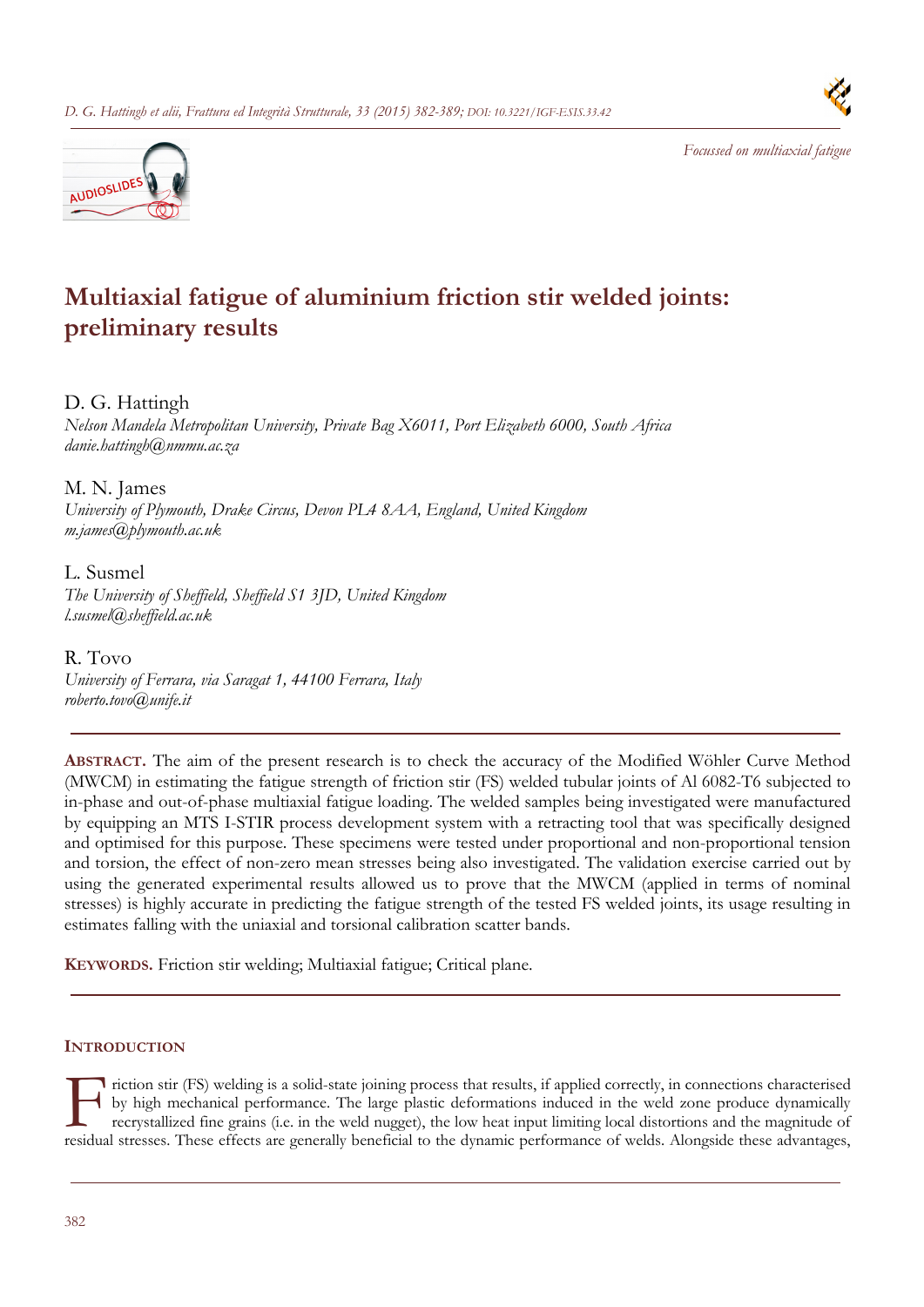

# *D. G. Hattingh et alii, Frattura ed Integrità Strutturale, 33 (2015) 382-389; DOI: 10.3221/IGF-ESIS.33.42*

the process can also be used to join dissimilar metals and alloys that are difficult to be welded metallurgically. There has therefore been a substantial take-up of FS welding in structural manufacturing across a wide range of industrial sectors [1] including ship building [2], transportation [3], and aircraft [4]. In the case of the aircraft industry both the American Welding Society and NASA have recently published technical standards for friction stir welding of aerospace hardware fabricated from aluminium alloys [5, 6]. Whilst the fatigue behaviour of aluminium FS welded joints subjected to uniaxial cyclic loading has been studied in depth over the last two decades (see, for instance, Ref. [7] and references reported therein), examination of the state of the art suggests that no systematic theoretical/experimental work has been carried out so far in order to formalise and validate specific criteria suitable for performing the multiaxial fatigue assessment of this type of welded connections. In this complex scenario, this paper summarises a part of a large programme of work on the issue of multiaxial fatigue design for FW welded tubular structures.



Figure 1: Schematic of the tube welding system and final setup on the MTS I-STIRTM platform.



Figure 2: Retractable tool shoulder (10mm) and pin. Figure 3: Al 6082-T6 FS welded tubular specimen.



#### **PIPE WELDING SYSTEM FOR FSW OF TUBES**

**T** riction stir welding of tubes presented particular challenges in terms of pin plunge depth, support for the material during welding and arranging tool retraction as not to leave the typical plunge pin hole in the joint line after retracting the tool. Triction stir welding of tubes presented particular challenges in terms of pin plunge depth, support for the material during welding and arranging tool retraction as not to leave the typical plunge pin hole in the joint li

incorporating a Helical SEW Worm Gear Motor with a tube support system for the welding process. This drive system control was integrated with that of the I-STIR platform to ensure optimal process control. Fig. 1 shows a schematic of the worm gear drive and actual integration into the I-STIR platform.

An important consideration was the development of a small diameter shoulder retracting tool to match the small diameter thin wall tube samples. The retractable pin tool differs from the fixed pin tool in that the pin length can be adjusted during welding. This adjustability allows the welder to compensate for variable plate or component thicknesses, ensuring that the correct ligament between the tool tip and the backing plate is maintained. In addition, the tool tip can be retracted towards the end of the weld thus eliminating the pin exit hole. The elimination of the pin exit hole cannot be realized in all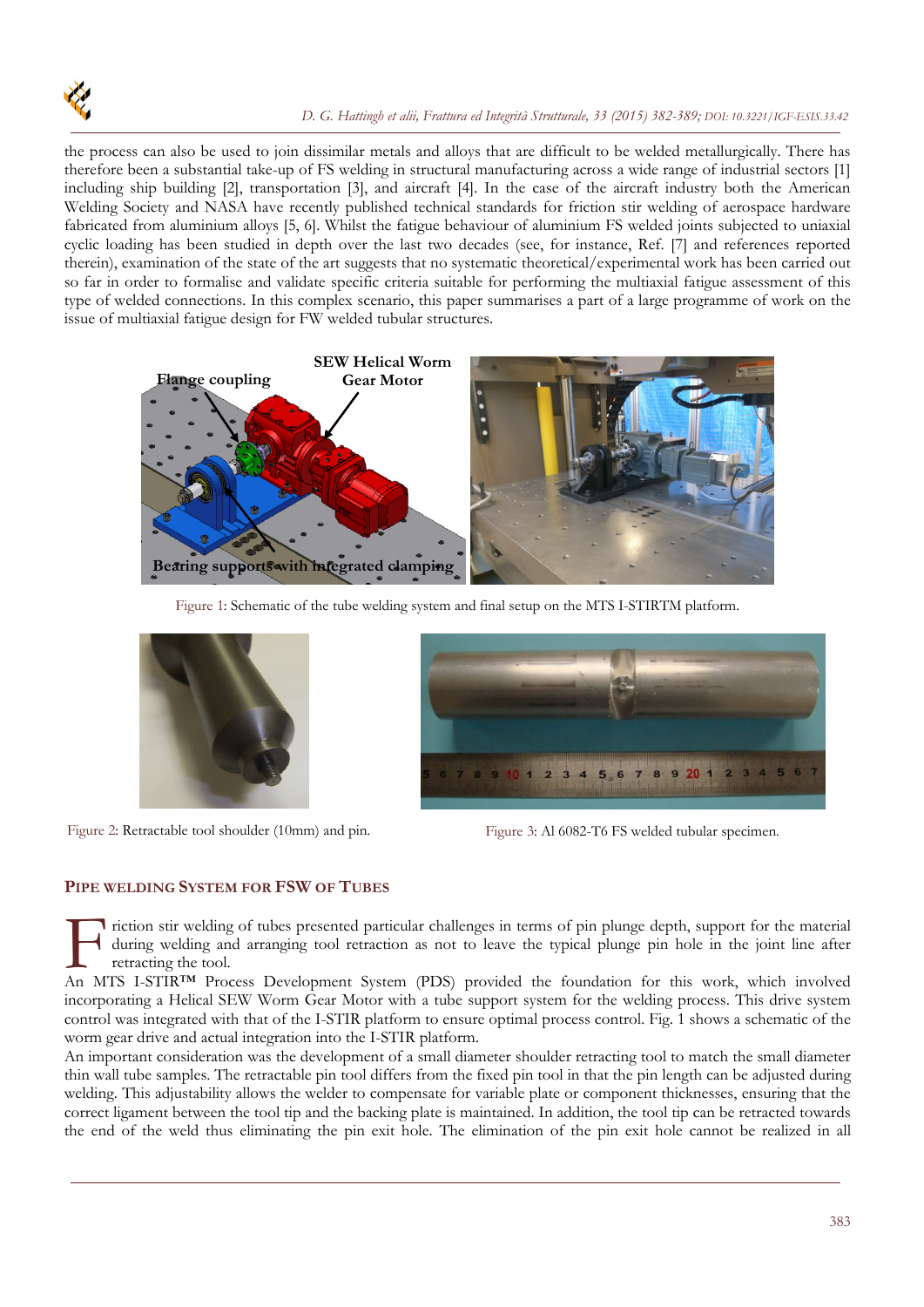# *D. G. Hattingh et alii, Frattura ed Integrità Strutturale, 33 (2015) 382-389; DOI: 10.3221/IGF-ESIS.33.42*



applications as the pin must be retracted over a minimum distance or at a rate that prevents the formation of defects. Fig. 2 shows the final tool being developed and optimised with a 10 mm shoulder and threaded pin configuration.

Control of this additional fixture was integrated with that of the I-STIR platform. Via an iterative optimisation process the optimum values for the manufacturing process variables were determined. This allowed FS welds of high quality to be made in small diameter aluminium tubes. Fig. 3 shows a typical Al 6082-T6 specimen manufactured by using this innovative FS welding technology. The FS welded tubular samples used to generate the necessary experimental results had outer nominal diameter equal to 38 mm and inner nominal diameter to 31 mm. Both the static and fatigue results were determined by testing samples in the as-welded condition.

This new FS welding technology was developed and optimised at the Nelson Mandela Metropolitan University (NMMU), South Africa.



 $B_R = \sqrt{3}$ ,  $R=0$ ,  $\delta=0^\circ$  $N_f = 501988$  cycles to failure





Figure 4: Examples of the observed macroscopic cracking behavior under biaxial fatigue loading  $(B_R = \sigma_{\text{nom},a}/\tau_{\text{nom},a})$  $R=\sigma_{\text{nom,min}}/\sigma_{\text{nom,max}}=\tau_{\text{nom,min}}/\tau_{\text{nom,max}}, \delta = \text{out-of-phase angle}.$ 

# **EXPERIMENTAL DETAILS**

 $B_R=0$ ,  $R=0$ Nf=1071840 cycles to failure

ince welded joints' mechanical properties are a suitable indicator of the overall weld quality, several static tests were run by testing the manufactured tubular joints under pure tension as well as under pure torsion. Irrespective of the type of applied loading, cracks were seen to initiate at the tip of the undercut resulting from the FS welding process. Fince welded joints' mechanical properties are a suitable indicator of the overall weld quality, several static tests were<br>run by testing the manufactured tubular joints under pure tension as well as under pure torsion. Ir microtensile quasi-flat specimens tested by using a Gatan Microtest 2000EW device. Such a systematic experimental investigation resulted in an average value of the ultimate tensile strength for FS welded Al 6082-T6 equal to 152 MPa, the axial static strength of the parent material being equal to 303 MPa. This allowed us to prove that the average efficiency of the manufactured welded joints (which is defined as the ratio of weld over parent plate tensile strength) approaches 0.5; this value compares well with the figure of 0.49 which is usually reported for FS welds in 3 mm thick plates of 6082-T6 [8]. The average static strength under torsion was seen to be equal to about 120 MPa.

The axial tests were performed at the University of Ferrara, Italy, by using an MTS 810 Mod. 318.25 servo-hydraulic axial testing machine. The samples were tested under a load ratio ( $R = \sigma_{\text{nom,min}}/\sigma_{\text{nom,max}}$ ) equal to 0.1 as well as equal to -1.

The fatigue behaviour of the Al 6082-T6 FS welded specimens under biaxial loading was investigated at the University of Sheffield, UK, by using a SCHENCK servo-hydraulic axial/torsional testing machine equipped with two MTS hydraulic grips. Both the torsional and the biaxial tests were carried out under nominal load ratios equal to -1 and 0. The force/moment controlled tests were run under in-phase and 90° out-of-phase constant amplitude sinusoidal load histories. The pictures seen in Fig. 4 show some examples of the typical cracking behaviours displayed by the Al 6082-T6 FS welded joints tested under biaxial loading.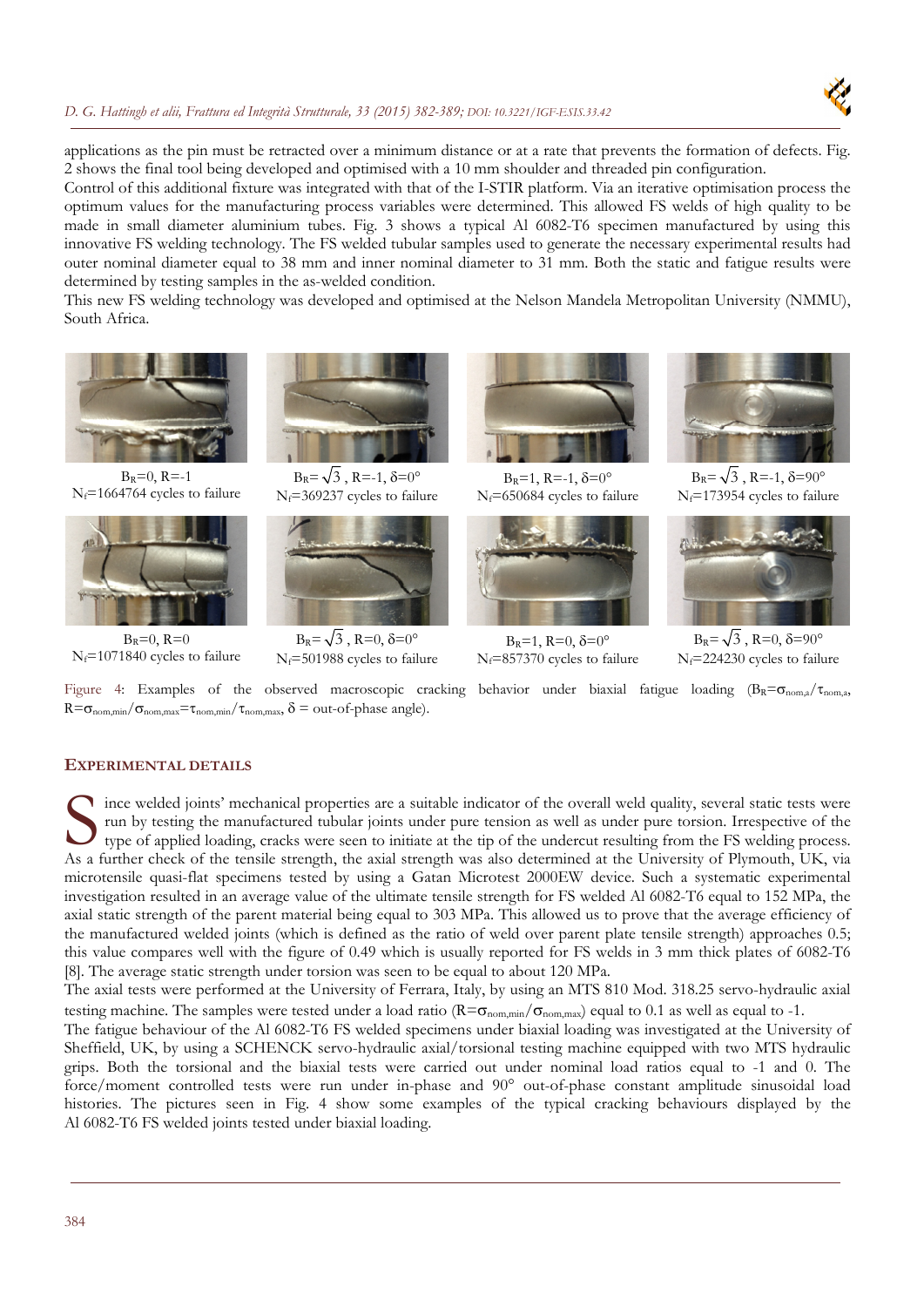

The generated experimental data were post-processed under the hypothesis of a log-normal distribution of the number of cycles to failure for each stress level with a confidence level equal to 95% [9]. The results of the statistical reanalysis are summarised in Tab. 1 in terms of SN curves. In particular,  $B_R = \sigma_{\text{nom},a}/\tau_{\text{nom},a}$  is the ratio between the amplitudes of the axial and torsional nominal stress, R is the nominal load ratio  $(R = \sigma_{\text{nom,min}}/\sigma_{\text{nom,max}} = \tau_{\text{nom,min}}/\tau_{\text{nom,max}})$ ,  $\delta$  is the out-of-phase angle, k is the negative inverse slope,  $\sigma_A$  and  $\tau_A$  are the amplitudes of the axial and torsional endurance limits extrapolated at  $N_A=2.10^6$  cycles to failure, and, finally,  $T_\sigma$  is the scatter ratio of the amplitude of the endurance limit for 90% and 10% probabilities of survival. To conclude, it is worth observing that the fatigue curves summarised in Tab. 1 are determined in terms of nominal stresses referred to the annular section of the parent tube.

| $B_R$        | $\bf{R}$         | $\delta$<br>$\sqrt{27}$ | N. of<br>data | $\bf k$ | $\sigma_{A}$<br>[MPa] | $\tau_A$<br>[MPa] | $T_{\sigma}$ |
|--------------|------------------|-------------------------|---------------|---------|-----------------------|-------------------|--------------|
| $\infty$     | $-1$             |                         | 9             | 6.5     | 33.5                  |                   | 1.58         |
| $\infty$     | 0.1              |                         | 10            | 4.4     | 18.6                  |                   | 1.82         |
| $\theta$     | $-1$             |                         | 11            | 10.8    |                       | 38.9              | 1.49         |
| $\theta$     | $\boldsymbol{0}$ |                         | 10            | 9.5     |                       | 32.9              | 1.52         |
| $\sqrt{3}$   | $-1$             | $\theta$                | 8             | 5.3     | 26.2                  | 15.1              | 1.54         |
| $\mathbf{1}$ | $-1$             | $\theta$                | 7             | 5.3     | 23.1                  | 23.1              | 2.13         |
| $\sqrt{3}$   | $\theta$         | $\theta$                | 7             | 4.2     | 17.2                  | 9.9               | 1.74         |
| $\mathbf{1}$ | $\theta$         | $\theta$                | 7             | 3.2     | 12.8                  | 12.8              | 2.00         |
| $\sqrt{3}$   | $-1$             | 90                      | 7             | 3.7     | 18.5                  | 10.7              | 2.25         |
| $\sqrt{3}$   | $\theta$         | 90                      |               | 10.4    | 23.4                  | 13.5              | 1.38         |

Table 1: Summary of the generated experimental results.

# **FUNDAMENTALS OF THE MODIFIED WÖHLER CURVE METHOD**

he MWCM is a critical plane approach which predicts the number of cycles to failure via the maximum shear stress amplitude,  $\tau_a$ , as well as via the mean value,  $\sigma_{n,m}$ , and the amplitude,  $\sigma_{n,a}$ , of the stress normal stress amplitude,  $\tau_a$ , as well as via the mean value,  $\sigma_{n,m}$ , and the amplitude,  $\sigma_{n,a}$ , of the stress normal to the critical plane. In this setting, the critical plane is defined as that material plane experiencing the maximum shear stress amplitude,  $\tau_a$  [10]. The combined effect of the relevant stress components relative to the critical plane is taken into account by means of stress index  $\rho_{\text{eff}}$  which is defined as follows [11]:

$$
\rho_{\text{eff}} = \frac{m \cdot \sigma_{n,m} + \sigma_{n,a}}{\tau_a} \tag{1}
$$

In definition (1), m is the so-called mean stress sensitivity index [10]. This index is a material property ranging in between 0 and 1 whose value has to be determined by running appropriate experiments [11]. Ratio  $\rho_{\text{eff}}$  is a stress quantity which is sensitive not only to the presence of superimposed static stresses, but also to the degree of non-proportionality of the applied loading path [10].

The way the MWCM estimates fatigue lifetime under multiaxial fatigue loading is schematically shown via the modified Wöhler diagram sketched in Fig. 5. This log-log diagram plots the shear stress amplitude relative to the critical plane,  $\tau_a$ , against the number of cycles to failure,  $N_f$ . By performing a systematic investigation based on numerous experimental results generated under multiaxial fatigue loading  $[12-14]$ , it was observed that fatigue damage tends to increase as  $\rho_{\rm eff}$ increases. This results in the fact that the corresponding fatigue curve tends to shift downward in the modified Wöhler diagram with increasing of  $\rho_{\text{eff}}$  (Fig. 5).

By taking full advantage of the classic log-log schematisation which is commonly adopted to summarise stress based fatigue data, the position and the negative inverse slope of any Modified Wöhler curve can unambiguously be defined via the following linear laws [10, 12-14]: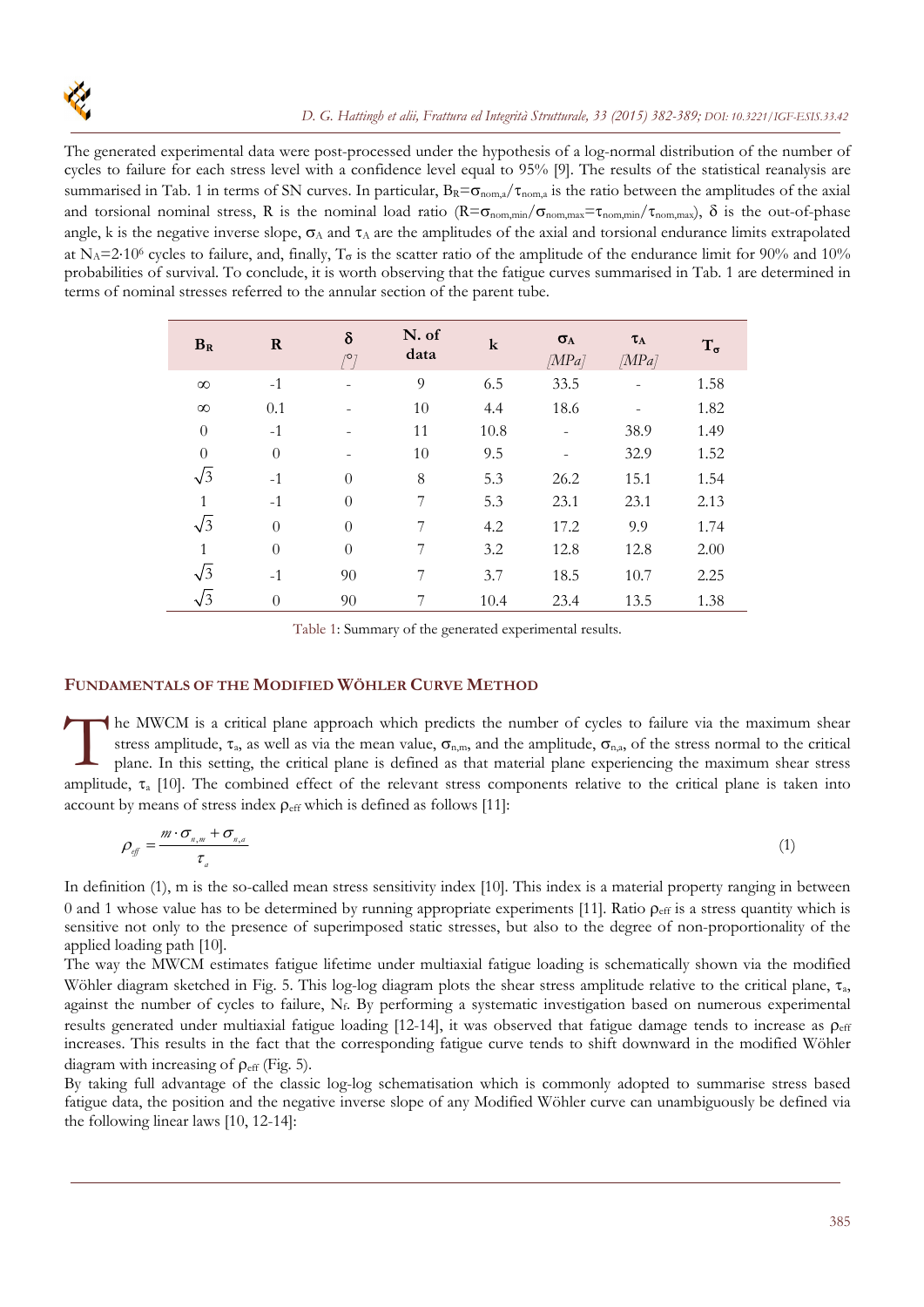*D. G. Hattingh et alii, Frattura ed Integrità Strutturale, 33 (2015) 382-389; DOI: 10.3221/IGF-ESIS.33.42* 

$$
k_{\tau}\left(\rho_{\text{eff}}\right) = \alpha \cdot \rho_{\text{eff}} + \beta \tag{2}
$$

$$
\tau_{\text{Re} f}\left(\rho_{\text{eff}}\right) = a \cdot \rho_{\text{eff}} + b \tag{3}
$$

In relationships (2) and (3),  $k_{\tau}(\rho_{\text{eff}})$  is the negative inverse slope, while  $\tau_{\text{Ref}}(\rho_{\text{eff}})$  is the reference shear stress amplitude extrapolated at N<sub>A</sub> cycles to failure (see Fig. 5). Constants  $\alpha$ ,  $\beta$ , a and b are material parameters to be determined experimentally. In particular, by recalling that  $\rho_{\rm eff}$  is equal to unity under fully-reversed uniaxial fatigue loading and to zero under torsional cyclic loading [10], the constants in the MWCM's calibration functions can directly be calculated as follows [10, 14]:

$$
k_{r}\left(\rho_{\text{eff}}\right) = \left[k\left(\rho_{\text{eff}}=1\right) - k\left(\rho_{\text{eff}}=0\right)\right] \cdot \rho_{\text{eff}} + k\left(\rho_{\text{eff}}=0\right) \tag{4}
$$

$$
\tau_{A, \text{Re} f}\left(\rho_{\text{eff}}\right) = \left(\frac{\sigma_A}{2} - \tau_A\right) \cdot \rho_{\text{eff}} + \tau_A \tag{5}
$$



Figure 5: Modified Wöhler diagram.

In Eq. (4) k( $\rho_{\text{eff}}=1$ ) and k( $\rho_{\text{eff}}=0$ ) are the negative inverse slope of the uniaxial and torsional fatigue curve, respectively; in Eq. (5)  $\sigma_A$  and  $\tau_A$  are instead the endurance limits extrapolated at N<sub>A</sub> cycles to failure under fully-reversed uniaxial and torsional fatigue loading, respectively.

It is worth pointing out here that the reference shear stress,  $\tau_{A,Ref}(\rho_{eff})$ , and the negative inverse slope,  $k_{\tau}(\rho_{eff})$ , to be used to estimate lifetime under multiaxial fatigue loading are assumed to be constant and equal to  $\tau_{A,Ref}(p_{lim})$  and to  $k_{\tau}(p_{lim})$ , respectively, for  $\rho_{\text{eff}}$  values larger than an intrinsic threshold denoted as  $\rho_{\text{lim}}$  [10, 11]. This correction, which plays a role of primary importance in determining the overall accuracy of the MWCM, was introduced to take into account the fact that, under large values of ratio  $\rho_{\text{eff}}$ , the use of the MWCM is seen to results in conservative estimates [15, 16]. According to the experimental results due to Kaufman and Topper [17], such a high level of conservatism can be ascribed to the fact that, when micro/meso cracks are fully open, an increase of the normal mean stress does not result in a further increase of the associated fatigue damage. This important finding is taken into account by the MWCM via  $\rho_{\text{lim}}$  that represents the upper bound for stress ratio  $\rho_{\text{eff}}$  [10, 16].

According to the theoretical framework briefly summarised above, the MWCM can be used to estimate fatigue lifetime by following the simple procedure described in what follows. Initially, the maximum shear stress amplitude,  $\tau_a$ , and the effective critical plane stress ratio,  $\rho_{\text{eff}}$ , have to be determined at the assumed critical location [18, 19]. Subsequently, according to the calculated value for  $\rho_{\text{eff}}$ , the corresponding modified Wöhler curve can directly be estimated from Eqs (4) and (5). Finally, the number of cycles to failure under the investigated loading path is predicted via the following trivial relationship [10, 14]: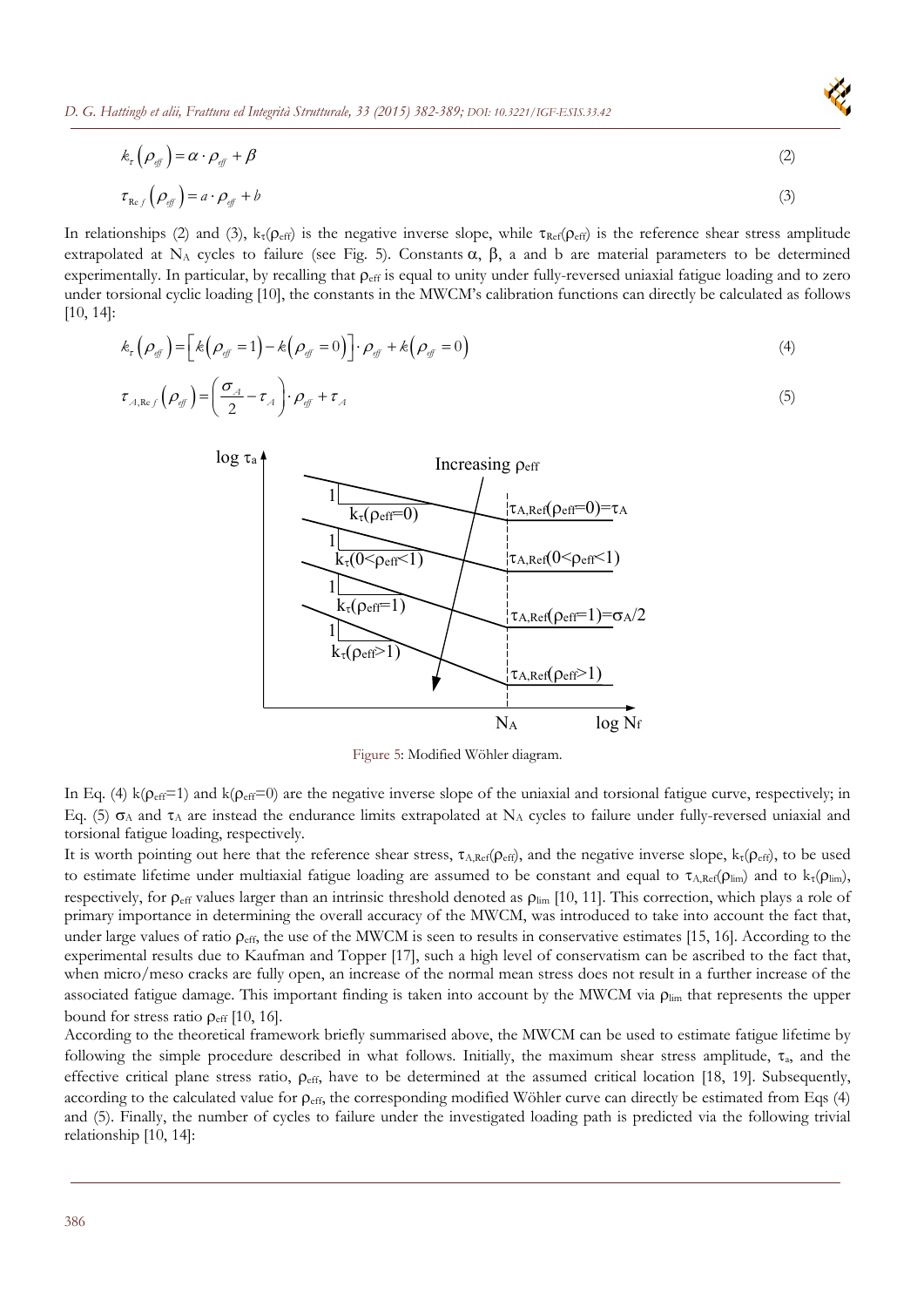

$$
N_f = N_A \cdot \left[ \frac{\tau_{A,ref}(\rho_{\text{eff}})}{\tau_a} \right]^{\mathcal{k}_t(\rho_{\text{eff}})}
$$
(6)

To conclude, it is worth observing that the MWCM has proven to be highly accurate in performing the multiaxial fatigue assessment of conventional welded joints when it is applied not only in terms of nominal [20-22] and hot-spot stresses [23, 24], but also along with the reference radius concept [24-27] as well as the Theory of Critical Distances [26-30].



Figure 6: Accuracy of the MWCM in estimating the fatigue lifetime of the tested Al 6082-T6 FS welded joints.

#### **VALIDATION BY EXPERIMENTAL DATA**

n order to check the accuracy of the MWCM in estimating the fatigue lifetime of the tested FS welded joints, initially the calibration constants in Eqs (2) and (3) were determined, according to Eqs (4) and (5), by using the fatigue curves generated under fully-reversed uniaxial and torsional fatigue loading (see Tab. 1), i.e.:  $\prod_{\text{the}}^{\text{n}}$ 

$$
k_{\tau}\left(\rho_{\text{eff}}\right) = -4.3 \cdot \rho_{\text{eff}} + 10.8\tag{7}
$$

$$
\tau_{\text{Re} f} \left( \rho_{\text{eff}} \right) = -21.2 \cdot \rho_{\text{eff}} + 38.9 \text{ [MPa]}
$$
\n(8)

As proven by the uniaxial fatigue curves summarised in Tab. 1, the axial fatigue strength of the investigated FS welded joints was seen to be sensitive to presence of non-zero mean stresses, this holding true even though the specimens were tested in the as-welded condition. As to this aspect, it is interesting to observe that a similar behaviour has been observed also in conventional welded joints tested, in the as-welded condition, under uniaxial fatigue loading (see, for instance, Refs [31, 32] and references reported therein). According to this experimental evidence, in this initial investigation the mean stress sensitivity index, m, was simply taken equal to unity [10]. Further, owing to the fact that the MWCM was aimed to be applied in terms of nominal stresses, the limit value for stress ratio  $\rho_{\text{eff}}$  was set equal to 1.3 (i.e.,  $\rho_{\text{lim}}$ =1.3) [10, 20].

After calibrating the MWCM, multiaxial fatigue software Multi-FEAST (www.multi-feast.com) was used to systematically post-process all the experimental results that have been generated so far.

The experimental,  $N_f$ , vs. estimated,  $N_{f,e}$ , number of cycles to failure diagram reported in Fig. 6 summarises the overall accuracy which was obtained by using the MWCM to predict the lifetime of the FS welded tubular samples being tested.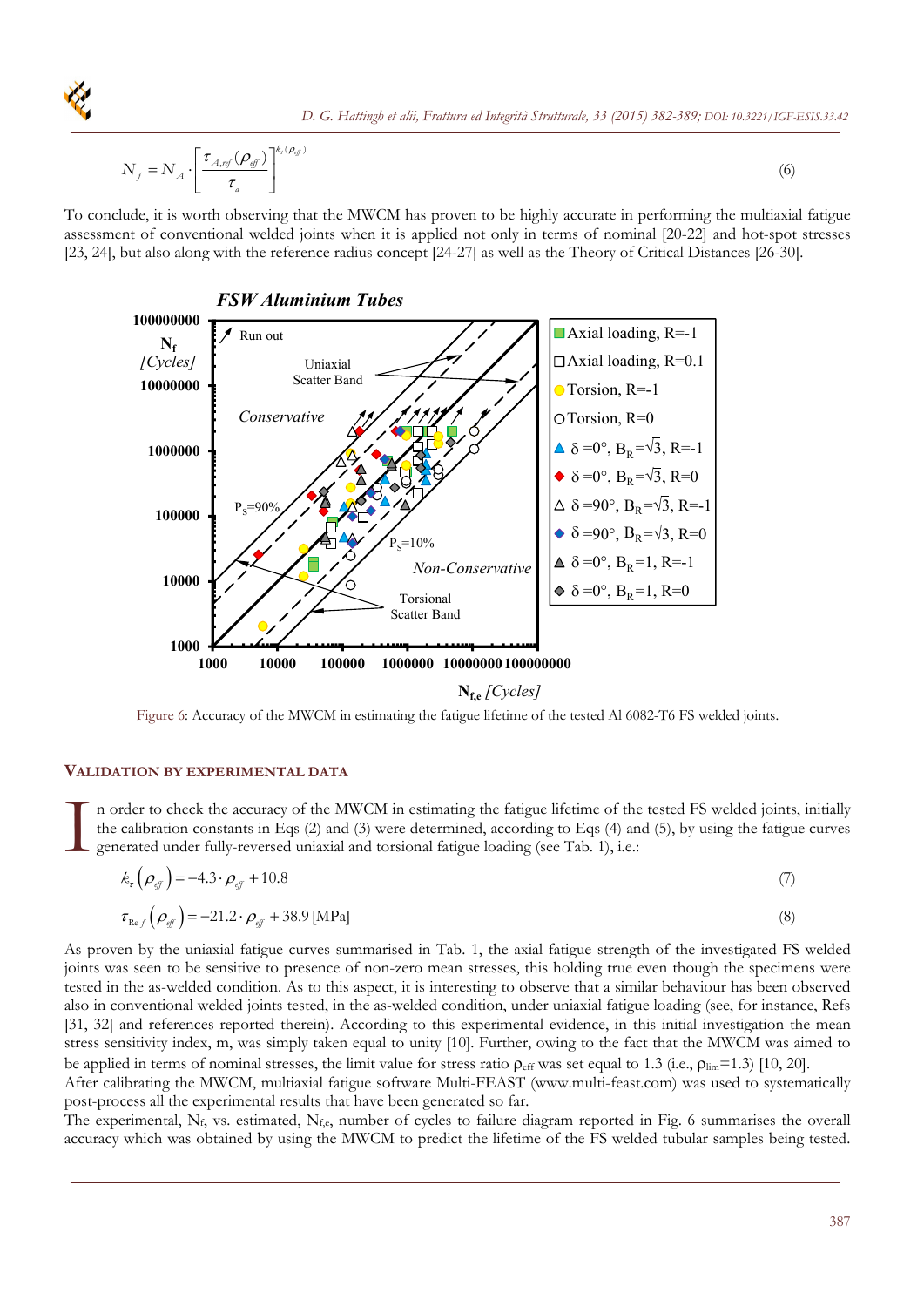

The chart of Fig. 6 makes it evident that the use of the MWCM resulted in estimates falling within the wider scatter band between the two characterising the fully-reversed uniaxial and torsional fatigue curve used to calibrate the constants in the MWCM's governing equations. It is possible to conclude by observing that the obtained level of accuracy is certainly satisfactory, since, from a statistical point of view, we cannot ask a predictive method to be more accurate than the experimental information used to calibrate the method itself.

# **CONCLUSIONS**

- The novel FS welding process developed via this project is seen to be capable of producing high quality FS welds in aluminium tubular joints. Such an advance in joining technology is anticipated to have high industrial impact.
- The MWCM applied in terms of nominal stresses is a powerful design tool suitable for performing multiaxial fatigue assessment of FS welded connections.
- More work needs to be done in order to formalise a comprehensive design approach suitable for designing FS welded joints against multiaxial fatigue loading by directly post-processing the local linear-elastic stress fields acting on the material in the vicinity of the crack initiation locations.

# **ACKNOWLEDGEMENTS**

he Leverhulme Trust (www.leverhulme.ac.uk) is acknowledged for fully supporting the present research investigation (Project's Reference Number: IN-2012-107).  $\sum_{\text{in}}^{\text{he}}$ 

# **REFERENCES**

- [1] Shah, S., Tosunoglu, S., Friction stir welding: current state of the art and future prospects, in: 16th World Multi-Conference on Systemics, Cybernetics and Informatics, Orlando, Florida, (2012). (available at www.eng.fiu.edu).
- [2] Colligan, K. J., Friction stir welding for ship construction, Contract N0014-06-D-0048 for the Office of Naval Research, Concurrent Technologies Corporation, Harrisburg, PA, (2004) (available at www.nmc.ctc.com).
- [3] Thomas, W. M. , Nicholas, E. D., Friction stir welding for the transportation industries, Mater. Design, 18(4/6) (1997) 269-273.
- [4] Burford, D., Widener, C., Tweedy, B., Advances in Friction Stir Welding for Aerospace Applications, in: 6th AIAA Aviation Technology, Integration and operations Conference, (2006), American Institute for Aviation and Astronautics. doi: 10.2514/6.2006-7730
- [5] American National Standards Institute, AWS D17.3/D17.3M:2010, Specification for friction stir welding of aluminum alloys for aerospace hardware, American Welding Society, (2010).
- [6] MSFC Technical Standard EM 30, MSFC-SPEC-3679, Process specification welding aerospace hardware, National Space and Aeronautics Administration, (2012).
- [7] Lomolino, S., Tovo, R., dos Santos, J., On the fatigue behaviour and design curves of friction stir butt-welded Al alloys, Int. J. Fatigue, 27(3) (2005) 305-316.
- [8] Moreira, P. M. G. P., Santos, T., Tavares, S. M. O., Richter-Trummer, V., Vilaça, P., de Castro, P. M. S. T., Mechanical and metallurgical characterization of friction stir welding joints of AA6061-T6 with AA6082-T6, Mater. Design, 30 (2009) 180-187.
- [9] Spindel, J. E., Haibach, E., Some considerations in the statistical determination of the shape of S-N cruves, in: R. E. Little and J. C. Ekvall (Eds.), Statistical Analysis of Fatigue Data, ASTM STP 744, (1981) 89–113.
- [10] Susmel, L., Multiaxial Notch Fatigue: from nominal to local stress-strain quantities, Woodhead & CRC, Cambridge, UK, ISBN: 1 84569 582 8, (2009).
- [11] Susmel, L., Multiaxial Fatigue Limits and Material Sensitivity to Non-Zero Mean Stresses Normal to the Critical Planes, Fatigue Fract. Eng. Mat. Struct., 31 (2008) 295-309.
- [12] Susmel, L., Lazzarin, P., A Bi-Parametric Modified Wöhler Curve for High Cycle Multiaxial Fatigue Assessment, Fatigue Fract. Eng. Mat. Struct., 25 (2002) 63-78.